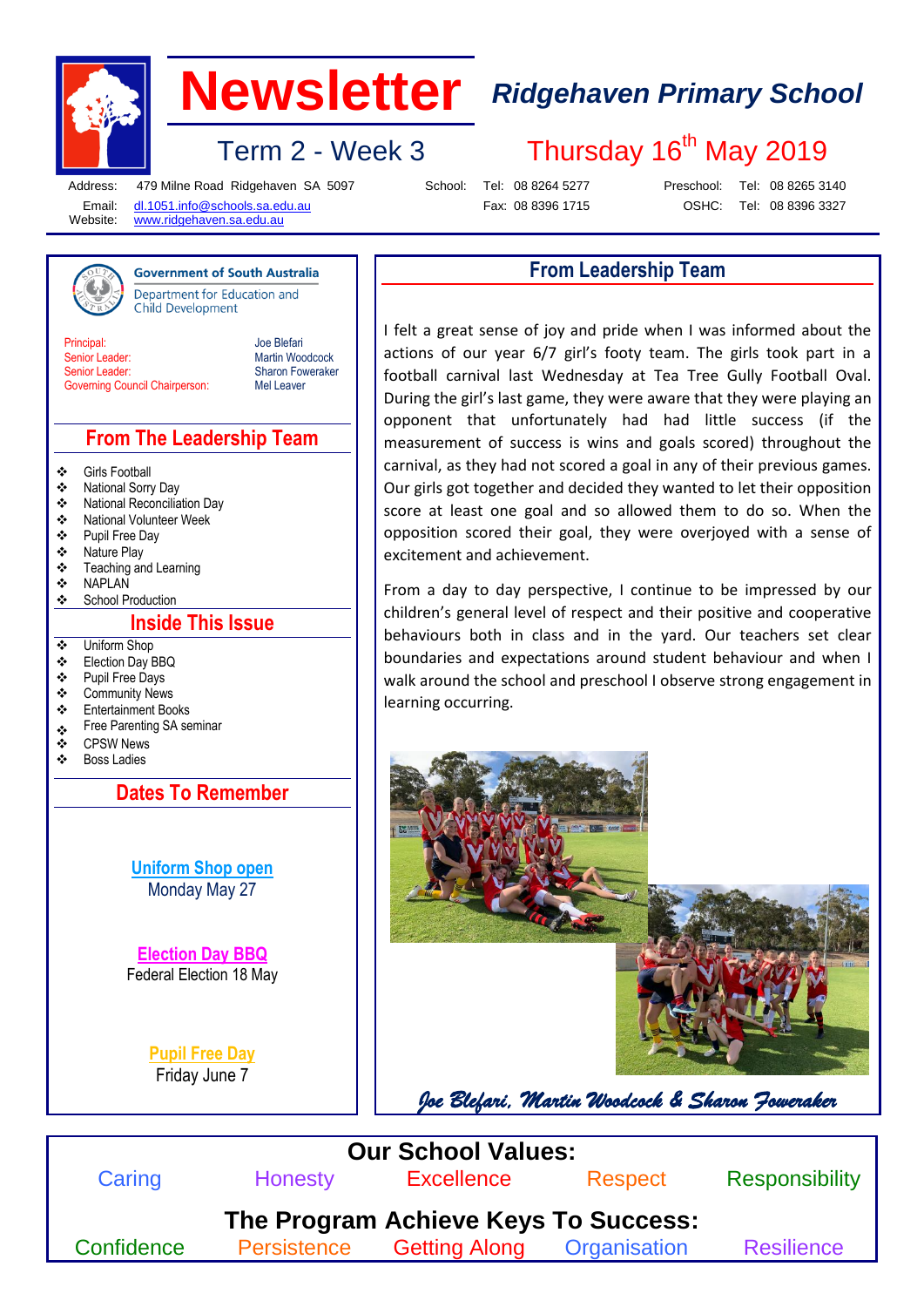#### **From Leadership Team continued**

#### **National Sorry Day – Sunday 26 May**

National Sorry Day is a significant day for Aboriginal and Torres Strait Islander peoples, particularly Stolen Generations survivors. On 26 May 1998 the first 'Sorry Day' was held in Sydney and it is now commemorated across Australia, with many thousands of people participating in memorials and commemorative events, in honour of the Stolen Generations. This day is called Journey of Healing in South Australia.

#### **National Reconciliation Week – 'Grounded in Truth, Walk Together with Courage'**

National Reconciliation Week is celebrated every year between May 27 and June 3. These two dates commemorate two very significant events in Australia's history: the 1967 Referendum, which gave the Commonwealth the power to make laws for Aboriginal and Torres Strait Islander peoples and recognize them in the national census; and the Mabo Decision, which legally recognized that Aboriginal and Torres Strait Islander peoples have a special relationship to the land, paved the way for Native Title, and overturned *Terra Nullius.*

#### As highlighted by Reconciliation Australia:

*"As Australians, we are all here, woven into this country. As part of our reconciliation journey, there are truths to tell, stories to celebrate, and relationships to grow."*

Reconciliation is about working towards just and respectful relationships between Aboriginal and non-Aboriginal people, each and every day. There are opportunities to be a part of the national conversation by tagging on social media using #NRW2019 #GroundedinTruth2019, and #WalkTogether2019.

As a school we will be participating in activities that help to acknowledge and celebrate Aboriginal and Torres Strait Islander cultures on Tuesday 28 May.

#### **National Volunteer Week – 20 to 24 May**

I'd like to take this opportunity to thank all of you who generously give up your time to volunteer in our school. I have been pleasantly surprised by the number of adults who help our young people throughout the school, from listening to children read and supporting children on excursions through to the adults that support fundraising initiatives. We also have a healthy number of parents who play a vital role on our Governing Council and various sub-committees. I also appreciate that there are some parents who would dearly love to be more involved but have family and work commitments that prevent them from being as involved as they would like.

If you would like to become a volunteer, please contact the front office for further information.

#### **Pupil Free Day – Friday 7 June**

This is a friendly reminder that we have a pupil free day on Friday 7 June (term 2, week 6). Please note that OSHC is available on this day and bookings can be made through Kerri in OSHC.

#### **Nature Play**

I'm pleased to share that we have recently received approval from the Department for Education to engage Climbing Tree for our nature play project. Martin Finn from Spotless will be managing the project on behalf of our school. We are awaiting a project commencement date and practical completion date from Climbing Tree. I look forward to sharing more specific information with you in the coming weeks.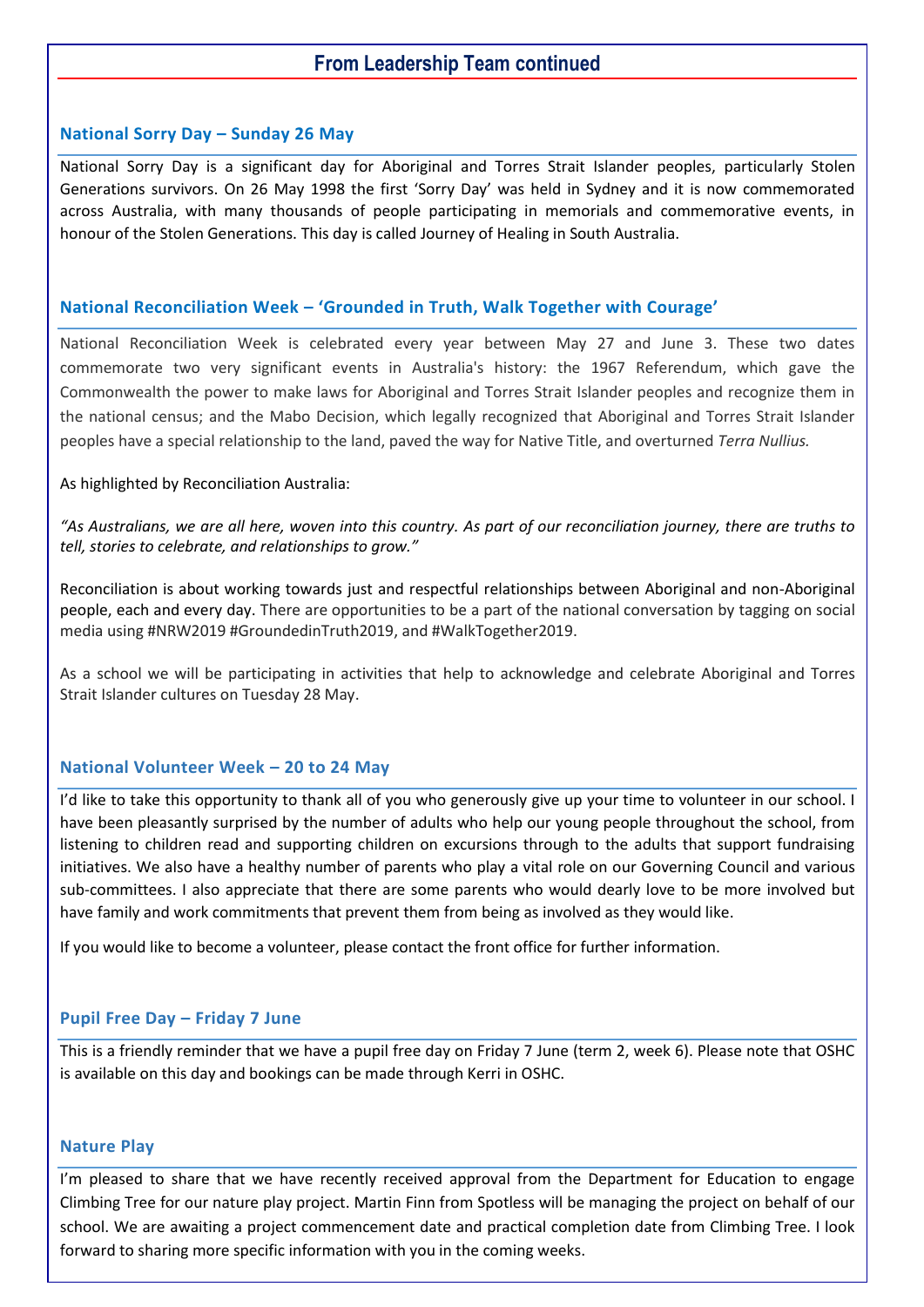#### **From Leadership Team continued**

#### **Teaching and Learning**

As part of our whole school focus on reading, teachers have been involved in two training and development sessions in term 2. Our senior leader, Sharon, facilitated a session on guided reading and our Literacy coach, Heather, facilitated a session on a strategy called Question Answer Relationships. Teachers were also provided with time to work within their PLCs (teams) to discuss how they can implement these two strategies with their children.

As a TTG Partnership we are focusing on mathematics in 2019. Our Partnership staff meeting in week 5 and our pupil free day in week 6 will focus on mathematics. Teachers will have the opportunity to work with other teachers from neighbouring schools, to plan a series of maths lessons which will cater for the different ability levels within their respective classes.

#### **NAPLAN**

Thank you to staff and children for their efforts during NAPLAN week. Although we try to maintain a sense of 'normality' during this week, I also understand that it can be emotionally draining for all involved, particularly for year 3s completing NAPLAN for the first time.

#### **School Production**

Preparations are underway once again for this year's school production which is an adaptation of Princess and the Frog. The production will be performed again at the Golden Grove Arts Centre on Wednesday 25 September and Thursday 26 September. This years practice for the production will be on Wednesdays and a timetable will be provided to all students involved once parts have been decided.

Auditions will take place in week 4 of this term and each student who wants to try out for a major part will be given parts to audition for. Only children from years 3-7 will be considered for a major role however all students that want to be a part of the cast will be on stage. There are many smaller parts that the younger children will love.

I hope you have a positive end to the week. If at all possible, I encourage you to vote at Ridgehaven PS this Saturday and support our bbq fundraiser.

Yours sincerely,

Joe Blefari

#### **CPSW**

Wow, it's week 3 already! How the term flies. I hope everyone has settled in nicely again into their term routines and I trust you are well. As we head toward the middle of the year and amidst our busy lives I wanted to throw in a friendly encouragement to take some time out to appreciate each other. It's easy to become distracted by the pressures of life and to forget that within each one of us there is a heart beating blood every second that has its own needs and hopes and dreams. So in the next few weeks I'd love to encourage each of us to mark some time into the diary and spend some time to appreciate and listen to each other.

The most important protective factor for positive mental health is relationship. So in our busyness let's remember how we can help promote contentment and moments of great happiness in our loved ones.

Peace out Simon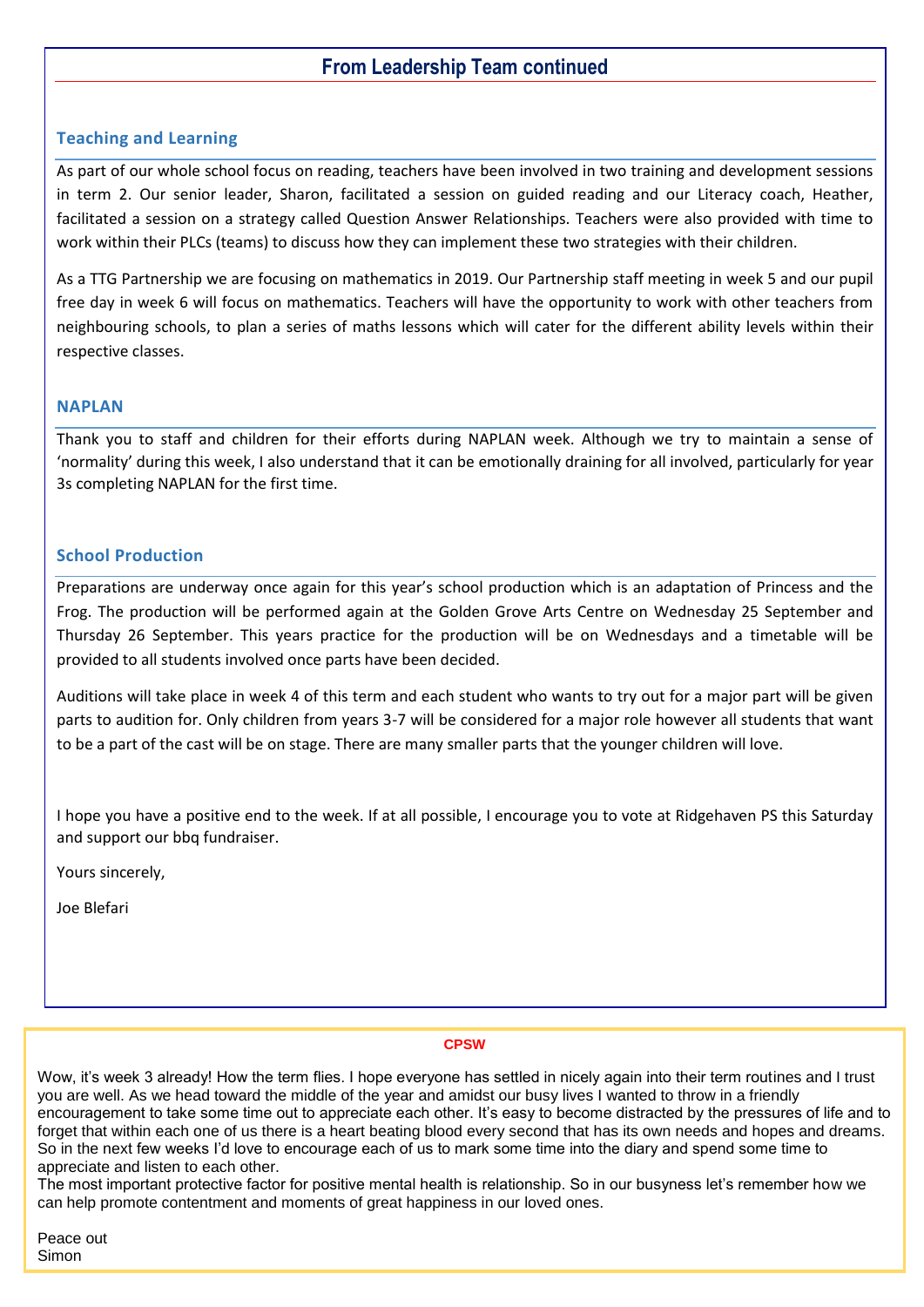#### **Election Day BBQ**

#### **HELPERS WANTED**

I will be doing 1 hour stints between 8am and 2pm. If you can help please contact the office and I will allocate you a time. Melanie Rawnsley

### **Ridgehaven Primary School is fundraising with Entertainment Books!**

It's that time of the year when we are starting our Entertainment Book Fundraising. We will not be sending books home to families as has been done in previous years, so if you are wanting to purchase a book they are available at the Front Office or you can order online at

[https://www.entbook.com.au/160r869,](https://www.entbook.com.au/160r869) or via the QKR App. If you order online or through the App the book will be sent home with your child. Thank you for your support.

19120

FUNDRAISING WITH <u>isis entertainment</u>

**Entertainment** 

**Membership** 

#### UNIFORM SHOP

The Uniform Shop has relocated to the front office and will be run by the office staff from **2.30 – 3.30 pm** on the following dates in term 2:

> Monday 27<sup>th</sup> May Tuesday 11<sup>th</sup> June Monday 24<sup>th</sup> June

**Free Parenting SA seminar: 'The secrets of raising beautifully behaved children'**

Parenting SA is providing a free parenting seminar for parents and carers of children 5-12 years. It's an opportunity to hear psychologist, parenting author and commentator Jodie Benveniste talk about:

- understanding children's behaviour so parents can guide them to be their best
- responding to misbehaviour in positive and helpful ways
- reducing battles and encouraging more cooperation at home.

When: 7.00-9.00pm Wednesday 22 May Where: Adelaide Convention Centre

Register to attend in person or view the live webcast. A recording of the seminar will be available online from 27 May to 21 June. A viewing link will be sent to you when you register. **Contact:** [Diana Skott,](mailto:Diana.Skott@sa.gov.au) Parenting SA, phone 8303 1660



#### **2019 Pupil Free Days**

Term 2 - Friday 7 June Term 3 - Friday 30 August Term 4 - Friday 22 November

**2019 School Closure Day Monday 2 September**